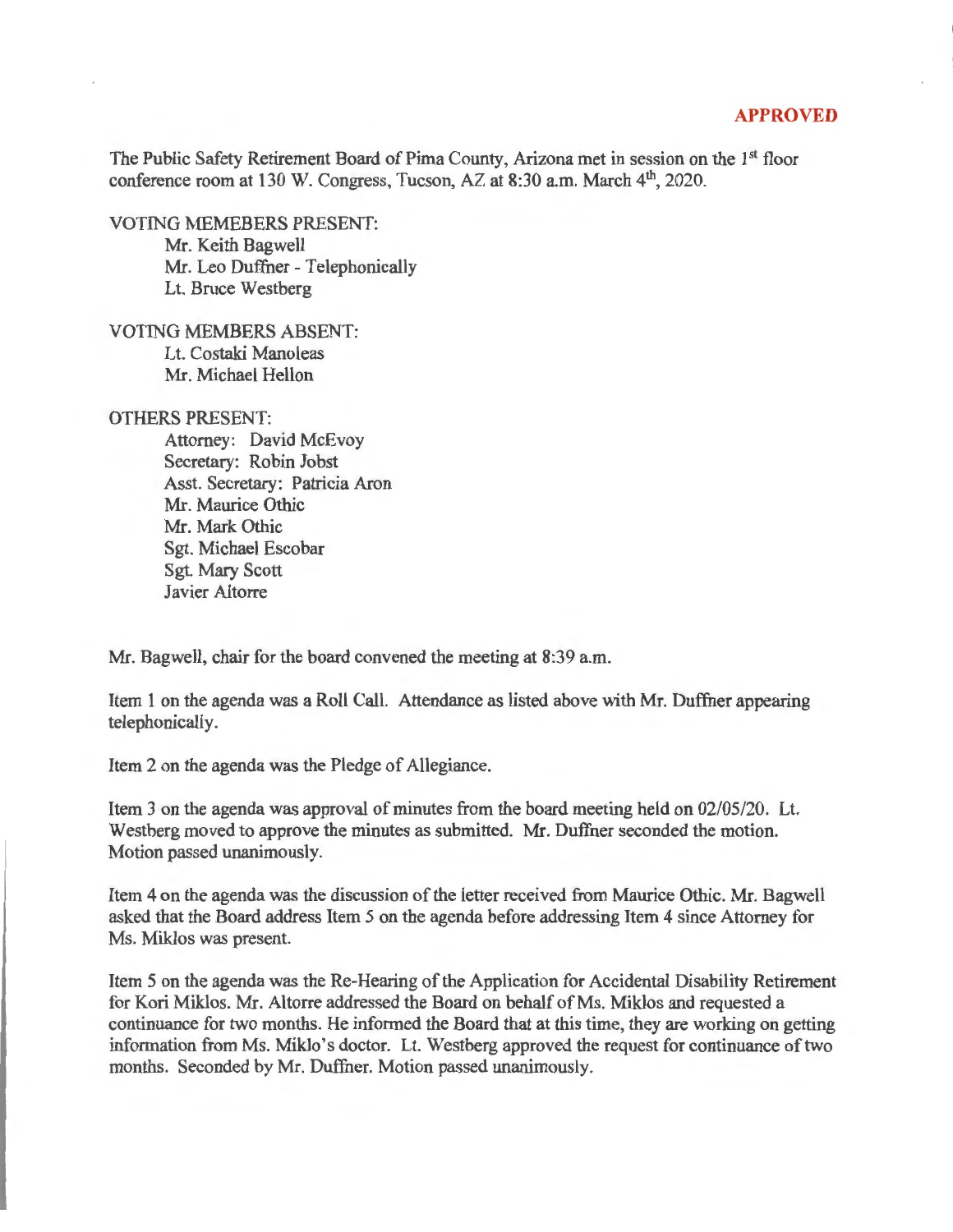Item 4 on the agenda was the discussion of the letter received from Maurice Othic. Mr. McEvoy discussed with the Board information he received regarding the accidental disability based on a mental condition. He explained the 1987 Wills case and the Stress Disability Legal Guidelines (PSPRS Only) dated March 2017 from PSPRS that allows PSPRS local boards to use the "usual, ordinary and expected" legal standard in the Sloss case when determining mental or stress disability pension eligibility. He informed the Board of the Pascarella case, which involved a stress accidental disability pension application. He explained that this case was initially denied and at the rehearing, there was medical evidence brought to the Mesa PSPRS local board that supported the claim. The Court of Appeals held that the local board was obligated to have its doctor evaluate the applicant, although it is unclear whether the doctor or the local board is the party to determine eligibility under the Sloss legal standard. Mr. McEvoy also informed the Board of about the France case in which the Court of Appeals discussed the Sloss legal standard. He explained that the Court of Appeals attempted to distinguish between the event and the stress from the event, and held that the stress from the event, if unusual, extraordinary or unexpected, should be what is considered in determining whether to approve a stress disability pension application, even if the event(s) that triggered the stress was (were) usual, ordinary or expected." By so doing, the court changed the legal standard from objective to subjective, even though language in the France decision purports to support an objective standard – "hypothetical 'reasonable person' working alongside claimant." Mr. McEvoy informed the Board that, in light of the Pascarella and France decisions, the Board should refer Mr. Othic back to Dr. Johnson to clarify his condition under the accidental (as opposed to ordinary) disability standards and under the "stress from the event" standard in the France case. Lt. Westberg expressed with the Board that there is no further clarity with this new information. Mr. Duffner asked who brought this agenda item. Ms. Jobst explained that it was on the agenda due to the letter Mr. Othic wrote. Mr. McEvoy suggested the Board send for an IME based on the information from the Pascarella and Frances cases. Lt. Westberg moved to refer the matter for consideration to Dr. Johnson under the accidental (as opposed to ordinary) disability standards and under the "stress from the event" standard in the France case. Mr. Duffner seconded the motion. Motion passed unanimously.

Item 6 on the agenda was the Application for membership with an effective date of 02/10/20 for Angel-Jose Tun (noted pre-existing condition). Lt. Westberg moved to approve the application. Mr. Duffner seconded the motion. Motion passed unanimously.

Item 7 on the agenda was the Application for Termination from DROP and Retirement for Kippy Compton with an effective date of 03/01/20. Lt. Westberg moved to approve the application, seconded by Mr. Duffner. Motion passed unanimously.

Item 8 on the agenda was the Application for Termination from DROP and Retirement for Elaine Parenteau with an effective date of 04/01/20. Lt. Westberg moved to approve the motion, seconded by Mr. Duffner. Motion passed unanimously.

Item 9 on the agenda were the Applications for Deferred Retirement Option Plan (DROP) for the individuals listed below with an effective date of 03/01/20. Lt. Westberg moved to approve the motion, seconded by Mr. Duffner. Motion passed unanimously.

a. Dawn Barkman  $-24.090$  years of credited service